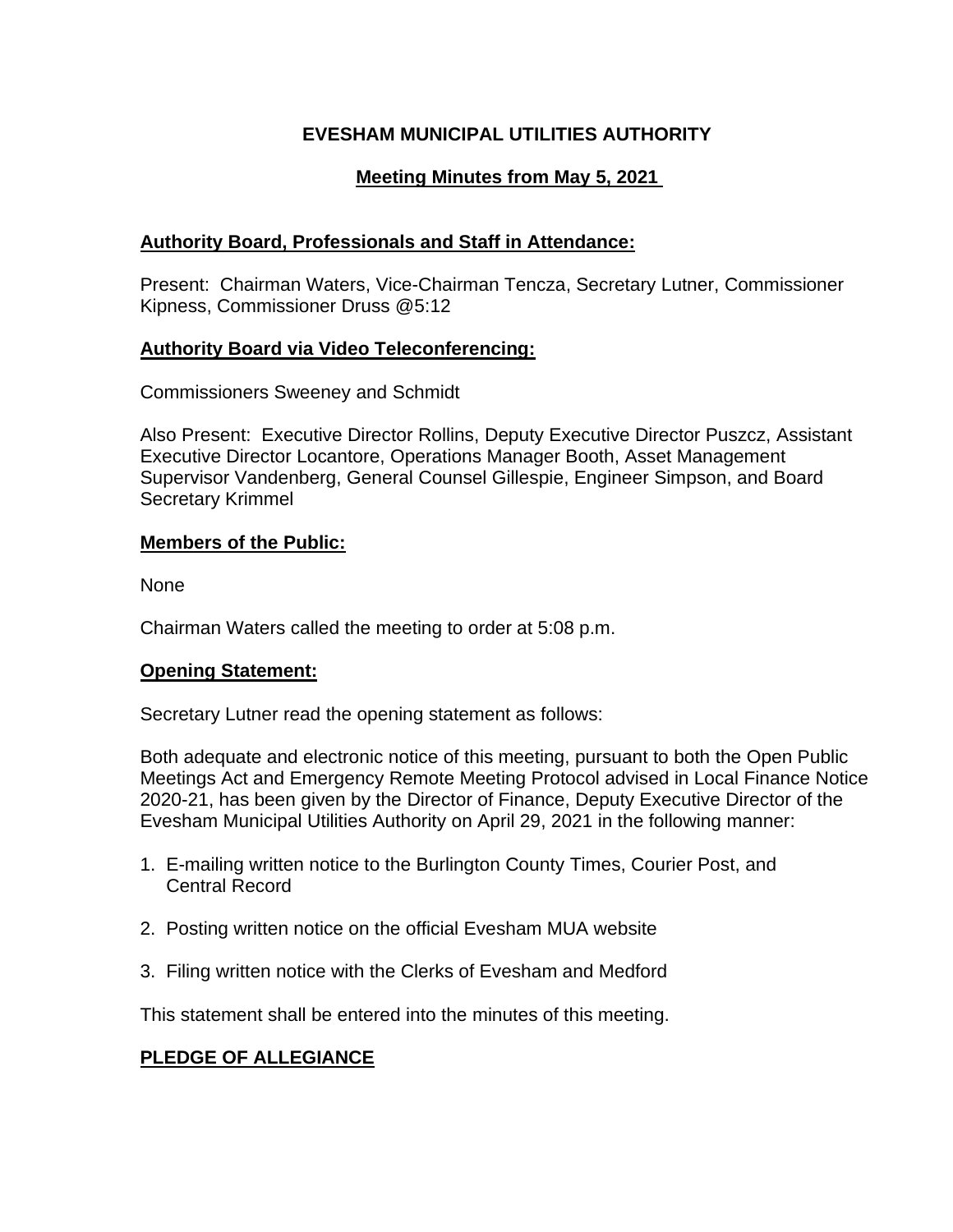#### **APPROVAL OF MINUTES**

**April 7,2021** – On motion by Tencza, seconded by Lutner, it was moved to approve the minutes of April 7, 2021.

RECORDED VOTE: AYE: Sweeney, Lutner, Tencza, Waters NAY: None ABSTAIN: Schmidt (not in attendance)

MOTION CARRIED: 4-0-1

**April 19,2021** – On motion by Tencza, seconded by Kipness, it was moved to approve the minutes of April 19, 2021.

RECORDED VOTE: AYE: Sweeney, Tencza, Waters NAY: None ABSTAIN: Schmidt, Lutner (not in attendance)

MOTION CARRIED: 3-0-2

**PUBLIC COMMENT** (Agenda Items only)

None

**Resolution 2021-78: Executive Session** – On motion by Tencza, seconded by Lutner, it was moved to enter into Executive Session at 5:12 p.m. for the purpose of Executive Director interviews.

RECORDED VOTE: AYE: Sweeney, Schmidt, Lutner, Tencza, Waters NAY: None ABSTAIN: None

MOTION CARRIED: 5-0-0

On motion by Tencza, seconded by Lutner, it was moved to come out of Executive session at 8:18 p.m.

RECORDED VOTE: AYE: Sweeney, Schmidt, Lutner, Tencza, Waters NAY: None ABSTAIN: None

MOTION CARRIED: 5-0-0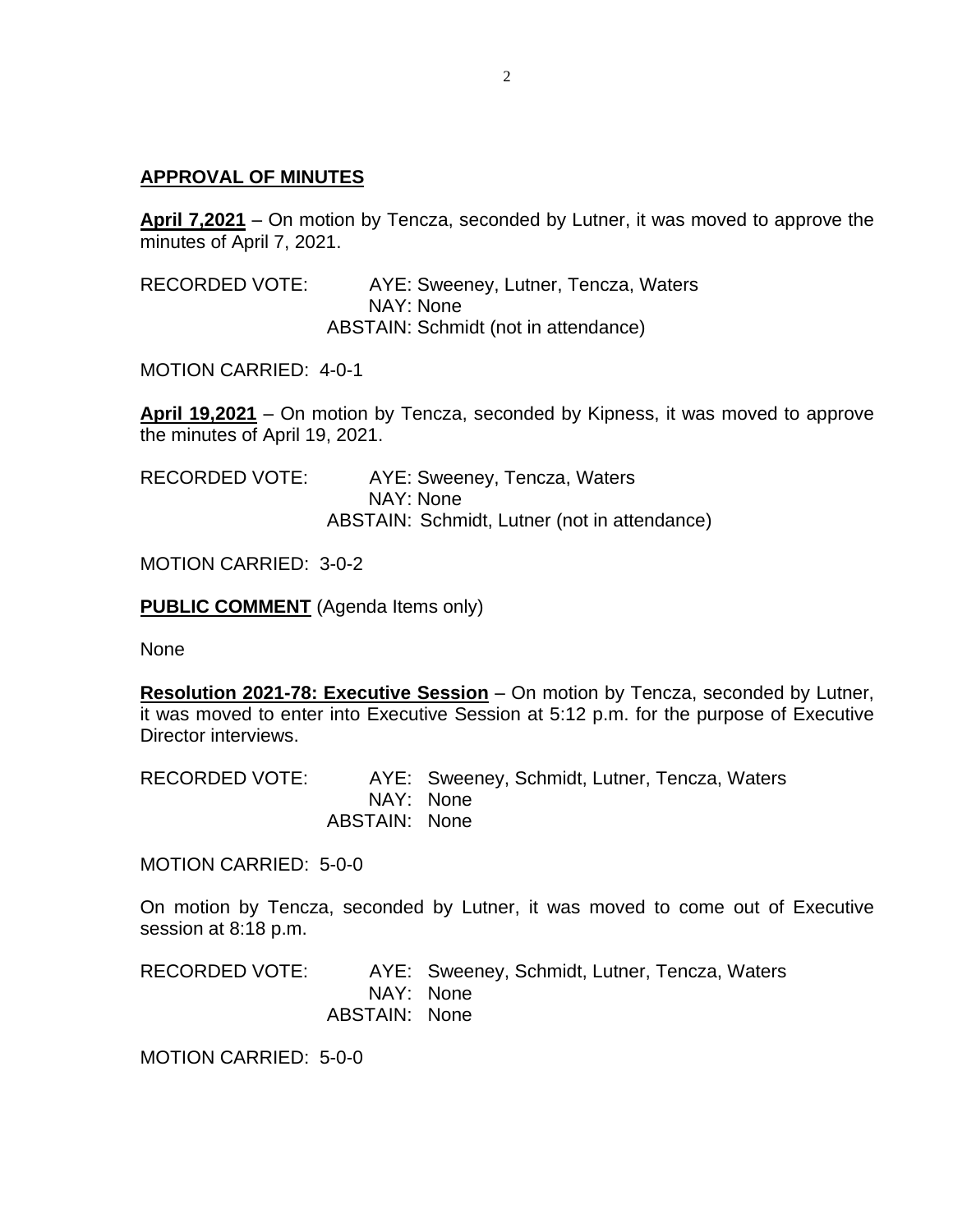**Resolution 2021-79: Payment of Bills** – On motion by Lutner, seconded by Tencza, it was moved to adopt **Resolution #2021-79** approving the payment of the April 2021 bills.

RECORDED VOTE: AYE: Sweeney, Schmidt, Lutner, Tencza, Waters NAY: None ABSTAIN: None

MOTION CARRIED: 5-0-0

**Resolution 2021-80: Refunds, Credits & Cancellations** – On motion by Lutner, seconded by Tencza, it was moved to adopt **Resolution #2021-80** approving the April 2021 refunds, credits & cancellations.

RECORDED VOTE: AYE: Sweeney, Schmidt, Lutner, Tencza, Waters NAY: None ABSTAIN: None

MOTION CARRIED: 5-0-0

**Resolution 2021-82: Authorizing advertisement for Bids** – On motion by Lutner, seconded by Tencza, it was moved to adopt **Resolution #2021-82** authorizing advertisement for a Godwin NC150S Pump with Isuzu and accessories. Operations Manager Booth explained that this transfer pump can be utilized for emergency waste water situations, whereas; we can bypass our pump stations from an area due to electrical outages or mechanical failures.

RECORDED VOTE: AYE: Sweeney, Schmidt, Lutner, Tencza, Waters NAY: None ABSTAIN: None

MOTION CARRIED: 5-0-0

**Resolution 2021-83: Award of Contract in excess of \$6,600** – On motion by Lutner, seconded by Tencza, it was moved to adopt **Resolution #2021-83** awarding a contract to Sewer & Water Evaluation and Rehabilitation Procedures, Inc. in the amount of \$27,000.00 for Wet Well rehabilitation at Briarwood Drive and Cropwell Road Pump Stations. Operations Manager Booth explained that Sewer & Water Evaluation and Rehabilitation will clean and rehabilitate the wet wells at both of these locations.

RECORDED VOTE: AYE: Sweeney, Schmidt, Lutner, Tencza, Waters NAY: None ABSTAIN: None

MOTION CARRIED: 5-0-0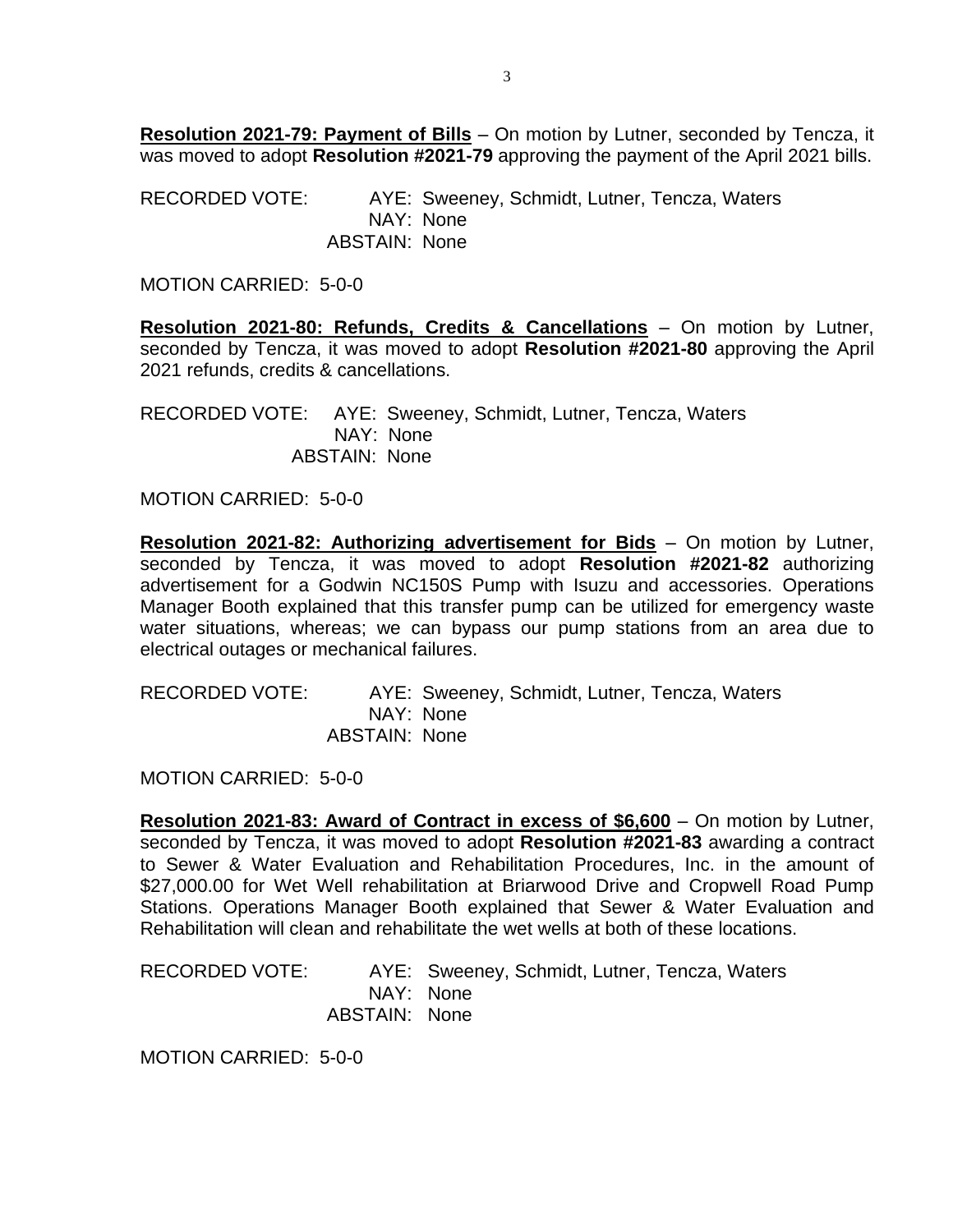**Resolution 2021-84: Adopt a Budget Amendment for FY 2021** – On motion by Lutner, seconded by Tencza, it was moved to adopt **Resolution #2021-84** adopting a Budget amendment for fiscal year 2021. Deputy Executive Director Puszcz explained that this is an amendment to the FY2021 budget for a claim from our previous health insurance provider. The Authority was responsible for paying medical claims for our employees and their dependents up to a specific stop loss amount. The claim we received last November was \$142,822.24 and it was received 10 months after the date of service. When the budget was being prepared in the Spring of 2020, there was no way to anticipate an expense of this magnitude and because the fringe benefits budget in administration is relatively small, we were unable to absorb this cost. The budget amendment proposed tonight will increase the budget in administrative fringe benefits and also increase the anticipated service charge revenues. The amendment is for both water and sewer split evenly between the two operations and if the amendment is approved tonight, Deputy Executive Director Puszcz will notify the Department of Community Affairs and send them a copy of this resolution for their files and implement this in our financial report.

RECORDED VOTE: AYE: Sweeney, Schmidt, Lutner, Tencza, Waters NAY: None ABSTAIN: None

MOTION CARRIED: 5-0-0

**Resolution 2021-85: Award of Contract in excess of \$6,600** – On motion by Lutner, seconded by Tencza, it was moved to adopt **Resolution #2021-85** awarding a contract to A.C. Schultes Inc. in the amount of \$7,420.00 to pull and inspect Well #6. Operations Manager Booth explained that A.C. Schultes will pull and inspect Well #6. They started to notice production issues in this well and pulled it out of service. After further inspection, they feel the well casing and media pack may have been coming through the screen. A.C. Schultes will put a camera down the pipe and do a full inspection.

RECORDED VOTE: AYE: Sweeney, Schmidt, Lutner, Tencza, Waters NAY: None ABSTAIN: None

MOTION CARRIED: 5-0-0

#### **EXECUTIVE DIRECTOR'S REPORT**

Executive Director Rollins informed the Board that on April 15, 2021 there was a power failure at Well #6 that caused a low chlorine residual level overnight. We immediately corrected the chlorine level; we took bacteria samples before and after, and did an area flushing. All samples were negative for bacteria and the DEP was notified. On April 18, 2021 we had a water main break on Spinning Wheel Lane in the Woodstream section. On April 28, 2021 there was another water main break on Raleigh Lane and Kent Avenue. Both breaks were handled in-house. On April 29, 2021 there was a sewer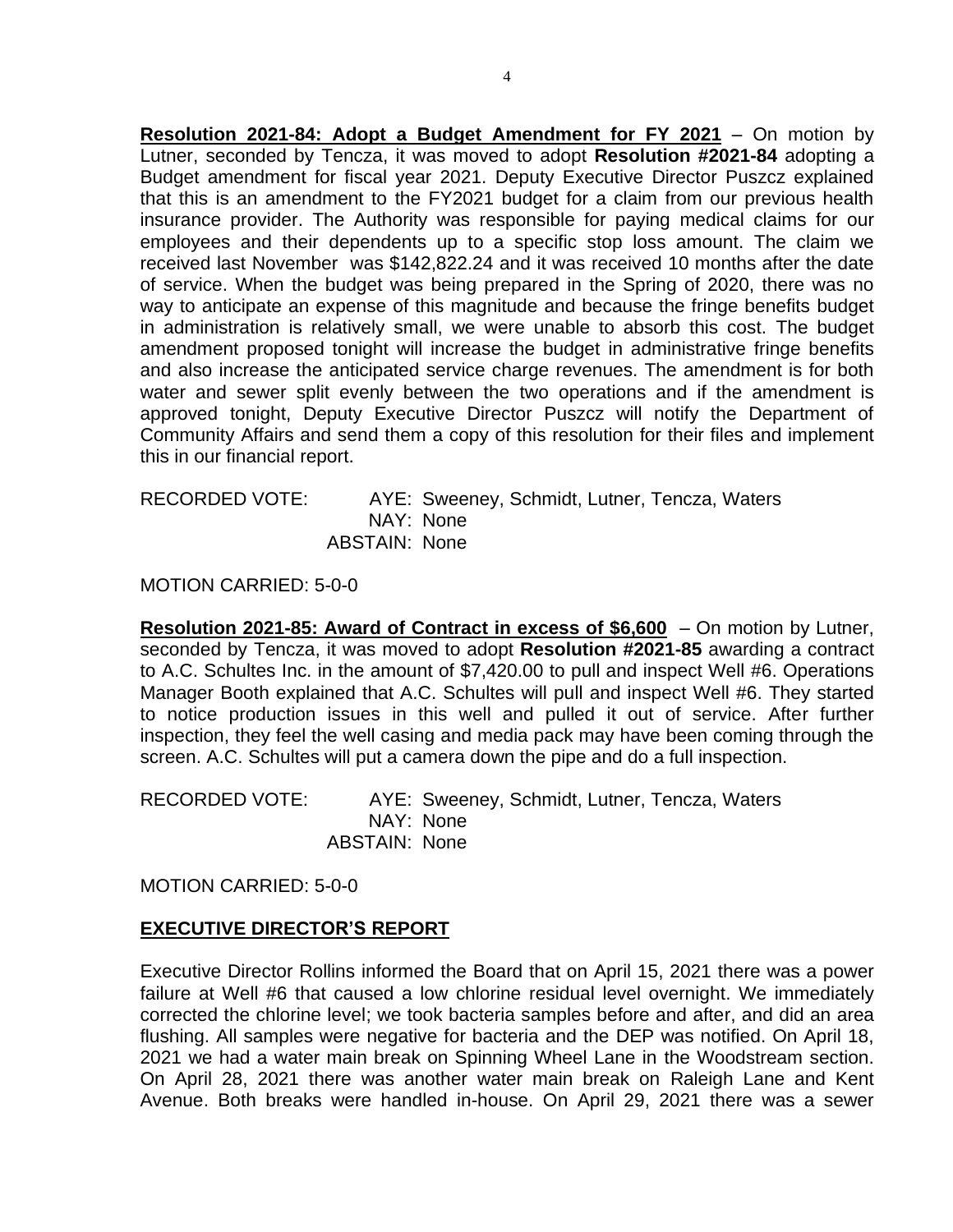overflow from a manhole on Grace Drive due to an electronic failure with the pump control systems at the Sharp Road Pump station. The DEP was notified of this overflow which has since been corrected. The Authority received a pre-draft permit from the New Jersey DEP for the Woodstream Plant with proposed changes. We feel the Authority can fulfill the new limits; however, the Authority has 30 days to comment. Once the final comment period closes, the DEP will finalize the permit with the Authority's comments.

Executive Director Rollins informed the Board that the Municipal Excess Liability Educational Seminar for Elective Officials, Commissioners and Authority Managers will occur on May 14<sup>th</sup> and May 21<sup>st</sup>. It will be held remotely from 9am to 12 noon on both dates. Please let us know if you would like to register for one of the sessions.

Executive Director Rollins informed the Board that Ila Vassallo from the Evesham Environmental Commission invited the Authority to participate in a water shed workshop. The dates for the sessions are Monday, May 10, 2021 or Thursday, May 13, 2021. You can attend either one with on-line instructional sessions and then the practical session will be on-site, outdoors. You would need to do both the class work and then the practical out in the field. If you wish to attend, please let us know.

**Resolution 2021-81: Approval of entry into agreement with Woodstream Swim Club for a parking agreement at the Woodstream Plant for the 2021 Season –** On motion by Lutner, second by Tencza, it was moved to adopt **Resolution 2021-81** approving an agreement with Woodstream Swim Club for parking at the Woodstream Plant for the 2021 Season. Chairman Waters explained that we have allowed the Swim Club to use the Woodstream Plant parking lot in the past to alleviate the overflow of parking.

RECORDED VOTE: AYE: Sweeney, Schmidt, Lutner, Tencza, Waters NAY: None ABSTAIN: None

MOTION CARRIED: 5-0-0

## **ENGINEER'S REPORT**

## **Review of Engineer's Status Report**

**Update: South Side Water Storage Tank** – We had discussions with the property owner and we are starting to put an application together for the Pinelands permit. The property owner will need to sign off on it. We will see what kind of response we get from the Pineland Commissions.

**Update: Route 70 Water Main** – We continue to work on the easements.

**Update: Route 70 Sewer Main** – We continue to work on the easements.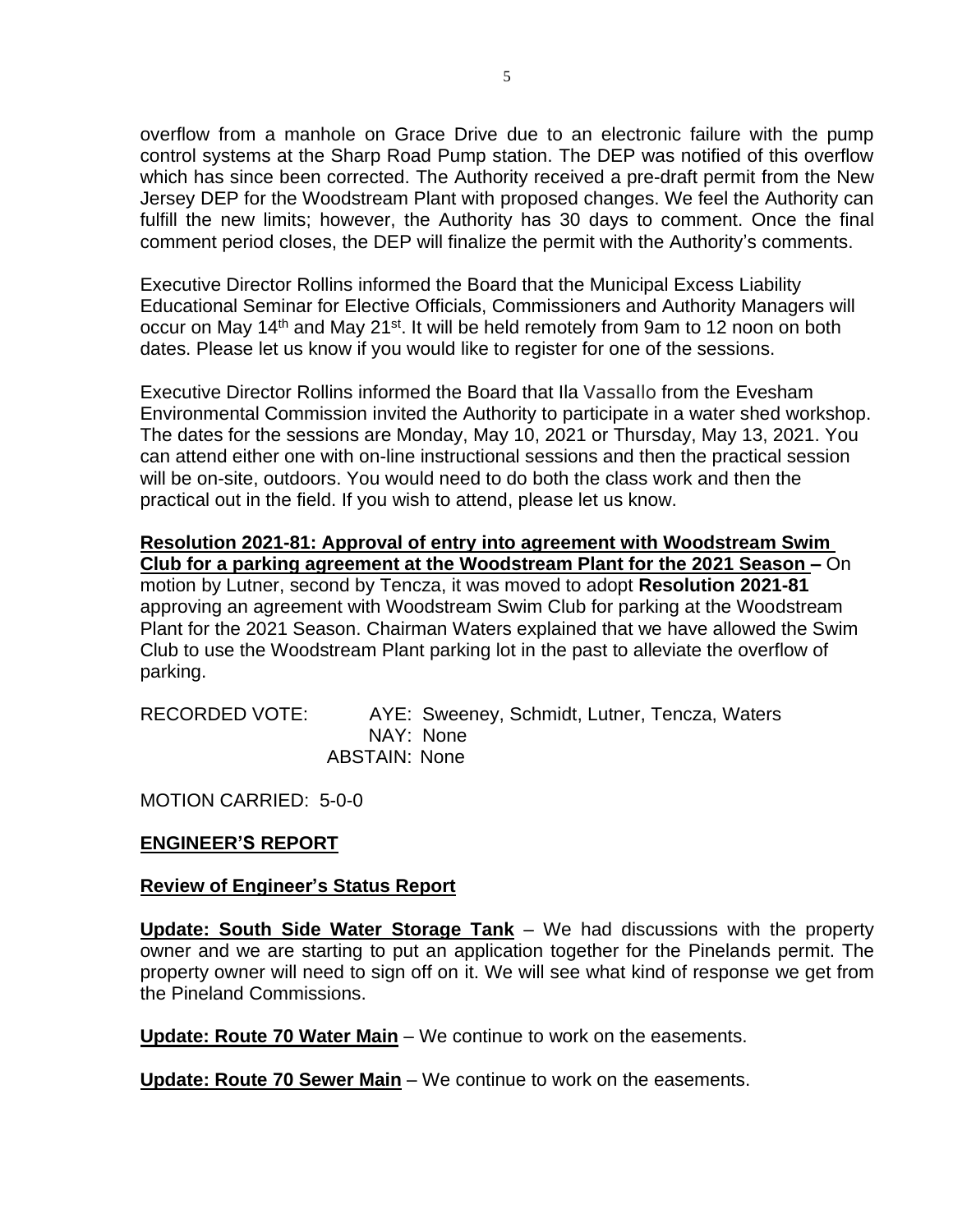**Update: Elmwood WWTP Resiliency Improvements** – MBE Mark III is currently working on-site. Shop drawings for some major project components are currently under review. We will have a better idea of the projected completion date once these have been approved.

**Update: Knox Boulevard Water Main Replacement** – There are punch list items that need to be completed.

**Update: Heritage Village (Phase 1) Water Main Replacement** – This project is substantially complete.

**Update: Heritage Village (Phase 2) Water Main Replacement** – The survey is complete. The design is underway.

**Update: Elmwood Storage Building** – This project has been placed on hold due to availability of funds.

**Update: Elmwood Tertiary Filter Rehabilitation** – The contractor is expecting the delivery of the filter components sometime next week. They should be replacing one of the filters shortly.

**Update: Woodlake Drive Water Main** – The contractor needs to complete the restorations for this project.

**Update: Well No. 7 Building** – We are working with the DEP to resolve some permit issues. The DEP may not require a permit.

**Update: Greenbrook Drive Water Main Replacement** – RTW Construction has completed the water main and is currently working to install services to the homes. They seem to be replacing two lines per day and they will need a few more weeks to complete.

**Update: East Main Street Sewer Main Relining** – The contractor will start working tomorrow night, it should be complete by the end of the week.

**Update: Defense Drive Water Main Replacement** – A preconstruction meeting with Coastline Construction will take place next week.

## **Update: North Cropwell Sewer Siphon –**

**Motion to Approve a Proposal** – On motion by Tencza, seconded by Lutner it was moved to approve a proposal from Richard A. Alaimo Associates in the amount of \$12,000.00 for preparation of specifications for the lining of the sewer siphon, prepare the bid documents and oversee the construction project for the North Cropwell sewer siphon.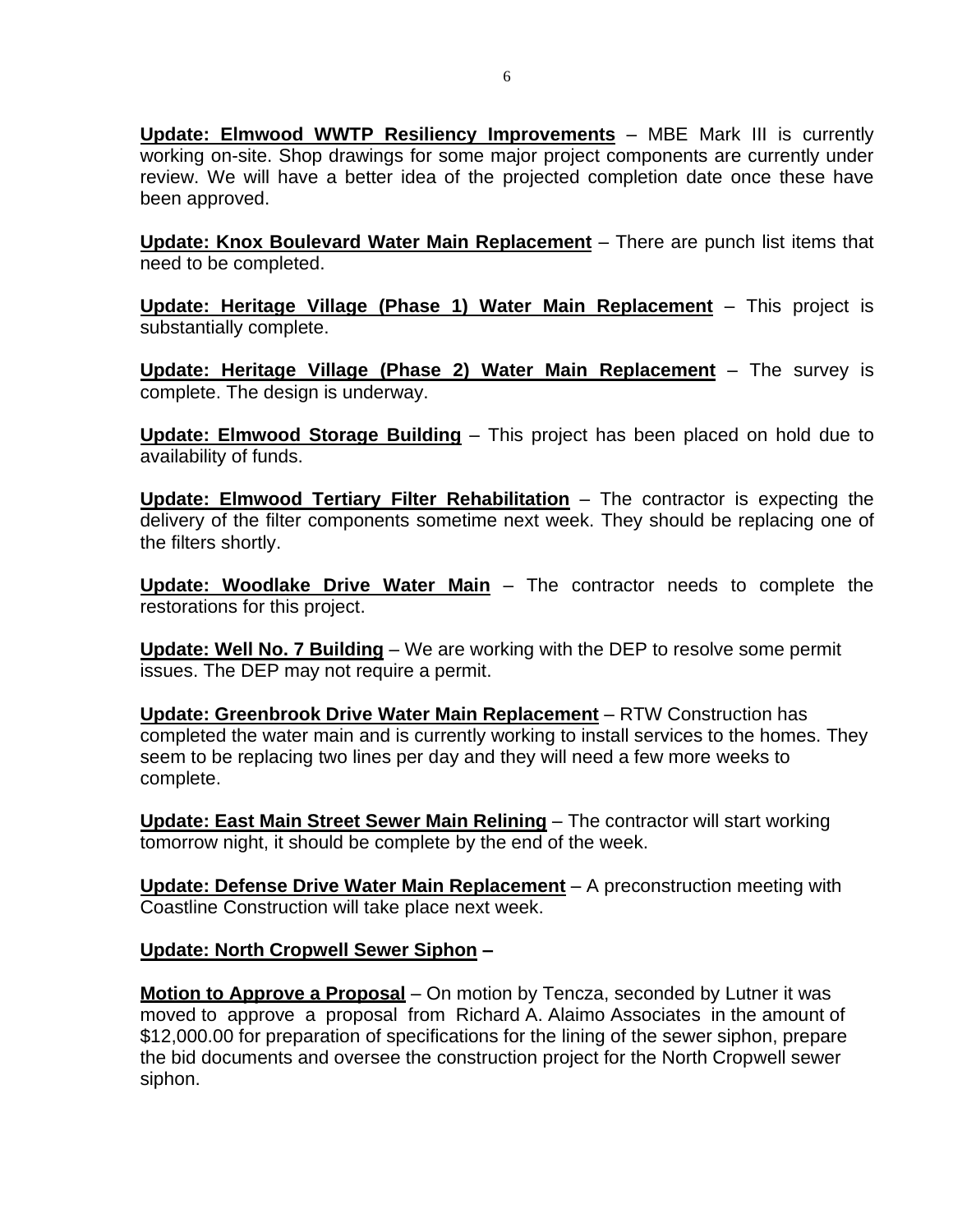RECORDED VOTE: AYE: Sweeney, Schmidt, Lutner, Tencza, Waters NAY: None ABSTAIN: None

MOTION CARRIED: 5-0-0

# **Update: Kings Grant WWTP Internal Recycle Pipe –**

**Motion to Approve a Proposal** – On motion by Lutner, seconded by Tencza it was moved to approve a proposal from Richard A. Alaimo Associates in the amount of \$24,500.00 for pump and piping design, prepare specifications and bidding, construction observation and administration for Kings Grant WWTP Internal Recycle Pipe.

RECORDED VOTE: AYE: Sweeney, Schmidt, Lutner, Tencza, Waters NAY: None ABSTAIN: None

MOTION CARRIED: 5-0-0

# **GENERAL COUNSEL'S REPORT**

General Counsel Gillespie updated the Board on the easements for the Route 70 Water and Sewer Main project.

**Resolution 2021-86: Authorizing Recordation of Declarations of Taking and Payment into Court of Estimated Compensation for Acquisition of Easements** – On motion by Lutner, seconded by Tencza, it was moved to adopt **Resolution #2021-86** authorizing Recordation of Declarations of Taking and Payment into Court of Estimated Compensation for Acquisition of Easements.

RECORDED VOTE: AYE: Sweeney, Schmidt, Lutner, Tencza, Waters NAY: None ABSTAIN: None

MOTION CARRIED: 5-0-0

#### **PUBLIC COMMENT**

None

## **BOARD COMMENTS**

Commissioner Kipness showed appreciation to the Financial Director on staying on top of the budget. He questioned the minutes of last months meeting about the Supervisor/ Manager leadership training. He inquired if any specific accomplishments occurred from